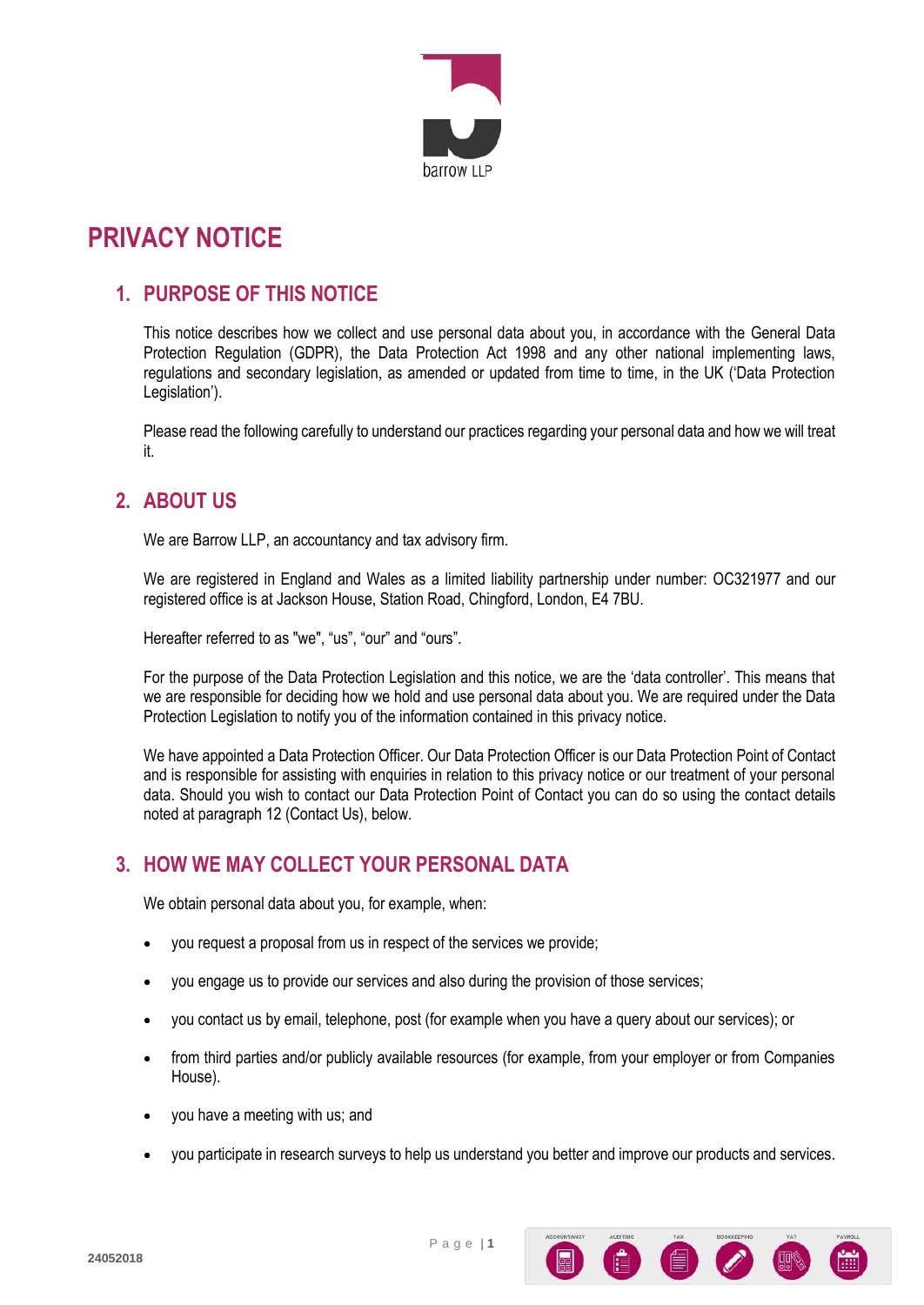# **4. THE KIND OF INFORMATION WE HOLD ABOUT YOU**

The information we hold about you may include the following:

- your personal details (such as your name and/or address);
- details of contact we have had with you in relation to the provision, or the proposed provision, of our services;
- details of any services you have received from us;
- our correspondence and communications with you;
- information about any complaints and enquiries you make to us:
- information from research, surveys, and marketing activities; and
- Information we receive from other sources, such as publicly available information, and information provided by our clients (for example our client acting as an employer).

### **5. HOW WE USE PERSONAL DATA WE HOLD ABOUT YOU**

We will only use your personal data when the law allows us to. Most commonly, we will use your personal data in the following circumstances:

- where we need to perform the contract we are about to enter into or have entered into with you;
- where it is necessary for our legitimate interests (or those of a third party) and your interests and fundamental rights do not override those interests;
- where we need to comply with a legal or regulatory obligation; and
- generally we do not rely on consent as a legal basis for processing your personal data other than in relation to sending third party direct marketing communications to you via email or text message. You have the right to withdraw consent to marketing at any time by contacting us.

#### **Situations in which we will use your personal data**

We may use your personal data in order to:

- carry out our obligations arising from any agreements entered into for the provision of our services;
- provide you with information related to our services and our events and activities that you request from us or which we feel may interest you;
- seek your thoughts and opinions on the services we provide; and
- notify you about any changes to our services.

In some circumstances we may anonymise or pseudonymise the personal data so that it can no longer be associated with you, in which case we may use it without further notice to you.

If you refuse to provide us with certain information when requested, we may not be able to perform the contract we have entered into with you. Alternatively, we may be unable to comply with our legal or regulatory obligations.

We may also process your personal data without your knowledge or consent, in accordance with this notice, where we are legally required or permitted to do so.

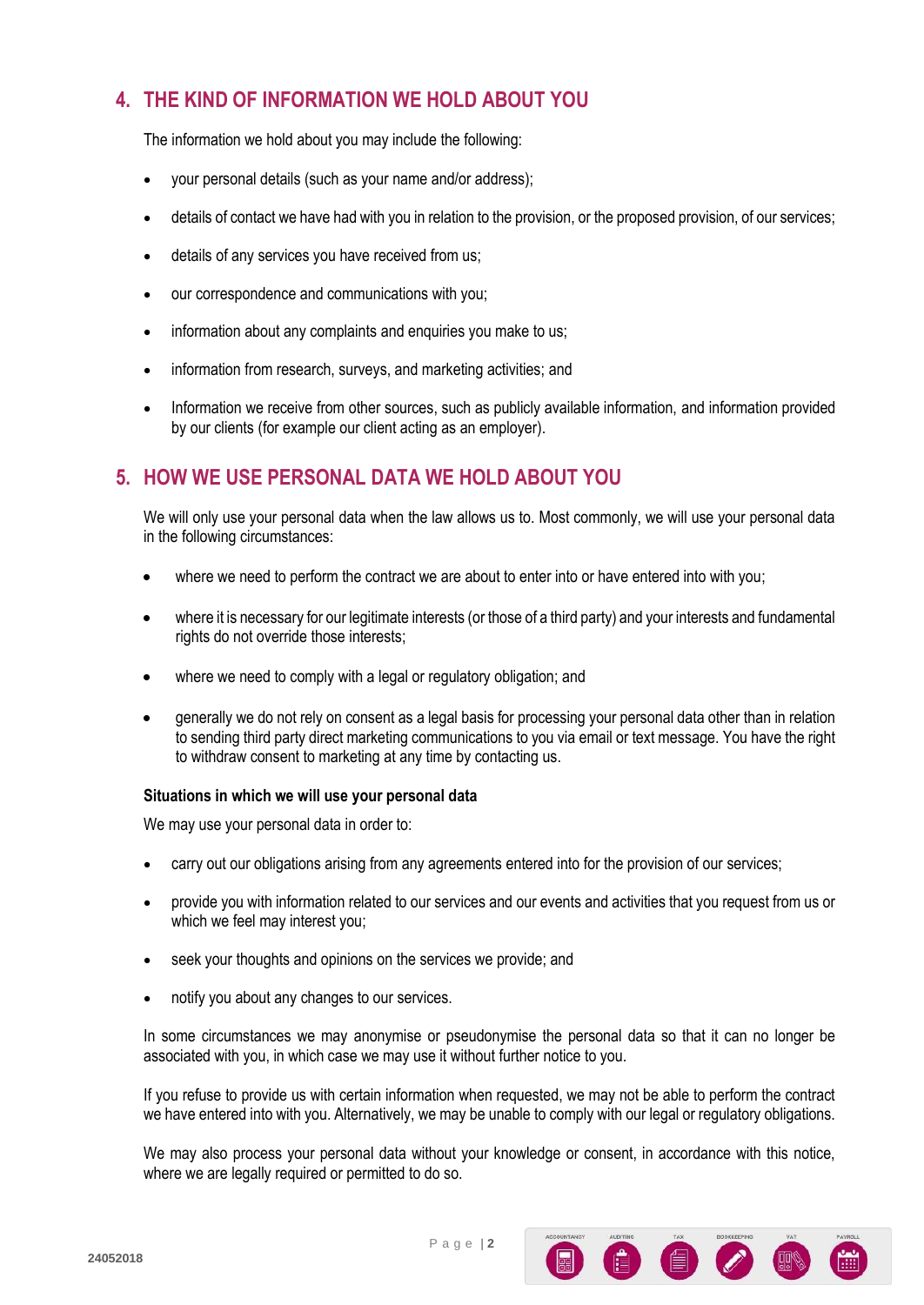#### **Data retention**

We will only retain your personal data for as long as is necessary to fulfil the purposes for which it is collected.

When assessing what retention period is appropriate for your personal data, we take into consideration:

- the requirements of our business and the services provided;
- any statutory or legal obligations;
- the purposes for which we originally collected the personal data;
- the lawful grounds on which we based our processing;
- the types of personal data we have collected;
- the amount and categories of your personal data; and
- whether the purpose of the processing could reasonably be fulfilled by other means.

#### **Change of purpose**

Where we need to use your personal data for another reason, other than for the purpose for which we collected it, we will only use your personal data where that reason is compatible with the original purpose.

Should it be necessary to use your personal data for a new purpose, we will notify you and communicate the legal basis which allows us to do so before starting any new processing.

### **6. DATA SHARING**

#### **Why might you share my personal data with third parties?**

We will share your personal data with third parties where we are required by law, where it is necessary to administer the relationship between us or where we have another legitimate interest in doing so.

#### **Which third-party service providers process my personal data?**

"Third parties" includes third-party service providers. The following activities are carried out by third-party service providers:

- companies we have chosen to support us in the delivery of the products and services we offer to you and other clients e.g. research, consultancy or technology companies; or companies who can help us in our contact with you, for example an internet service provider;
- our regulators and supervisory authority e.g. Institute of Chartered Accountants in England and Wales (ICAEW), the Information Commissioner's Office for the UK (the ICO); and
- law enforcement, identity check agencies for the prevention and detection of crime.

All of our third-party service providers are required to take commercially reasonable and appropriate security measures to protect your personal data. We only permit our third-party service providers to process your personal data for specified purposes and in accordance with our instructions. We will never sell your details to someone else.

#### **What about other third parties?**

We may share your personal data with other third parties, for example in the context of the possible sale or restructuring of the business. We may also need to share your personal data with a regulator or to otherwise comply with the law.

6 6 2 R

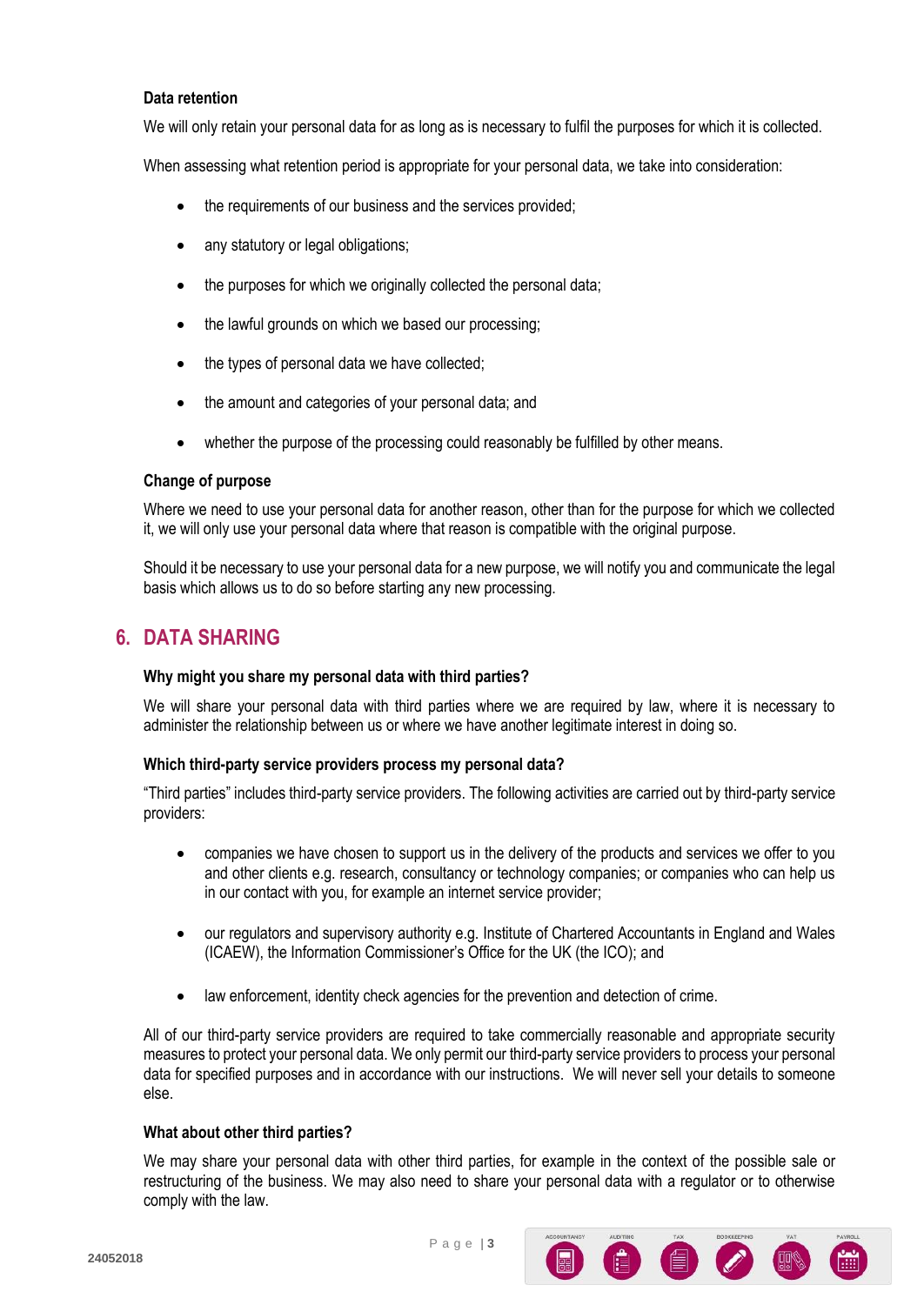### **7. TRANSFERRING PERSONAL DATA OUTSIDE THE EUROPEAN ECONOMIC AREA (EEA)**

The majority of your information is processed in the UK and European Economic Area (EEA). However, some of your information may be processed by us or third parties we work with outside of the EEA, for example United States.

There is an adequacy decision by the European Commission in relation to this country therefore they will be deemed to provide an adequate level of protection for your personal information for the purpose of the Data Protection Legislation.

### **8. DATA SECURITY**

We have put in place commercially reasonable and appropriate security measures to prevent your personal data from being accidentally lost, used or accessed in an unauthorised way, altered or disclosed. In addition, we limit access to your personal data to those employees, agents, contractors and other third parties who have a business need to know. They will only process your personal data on our instructions and they are subject to a duty of confidentiality.

We have put in place procedures to deal with any suspected data security breach and will notify you and any applicable regulator of a suspected breach where we are legally required to do so.

# **9. RIGHTS OF ACCESS, CORRECTION, ERASURE AND RESTRICTION**

#### **Your duty to inform us of changes**

It is important that the personal data we hold about you is accurate and current. Should your personal information change, please notify us of any changes of which we need to be made aware by contacting us, using the contact details below.

#### **Your rights in connection with personal data**

Under certain circumstances, by law you have the right to:

- request access to your personal data. This enables you to receive details of the personal data we hold about you and to check that we are processing it lawfully.
- request correction of the personal data that we hold about you.
- request erasure of your personal data. This enables you to ask us to delete or remove personal data where there is no good reason for us continuing to process it. You also have the right to ask us to delete or remove your personal data where you have exercised your right to object to processing (see below).
- object to processing of your personal data where we are relying on a legitimate interest (or those of a third party) and there is something about your particular situation which makes you want to object to processing on this basis. You also have the right to object where we are processing your personal information for direct marketing purposes.
- request the restriction of processing of your personal data. This enables you to ask us to suspend the processing of personal data about you, for example if you want us to establish its accuracy or the reason for processing it.
- request the transfer of your personal data to you or another data controller if the processing is based on consent, carried out by automated means and this is technically feasible.